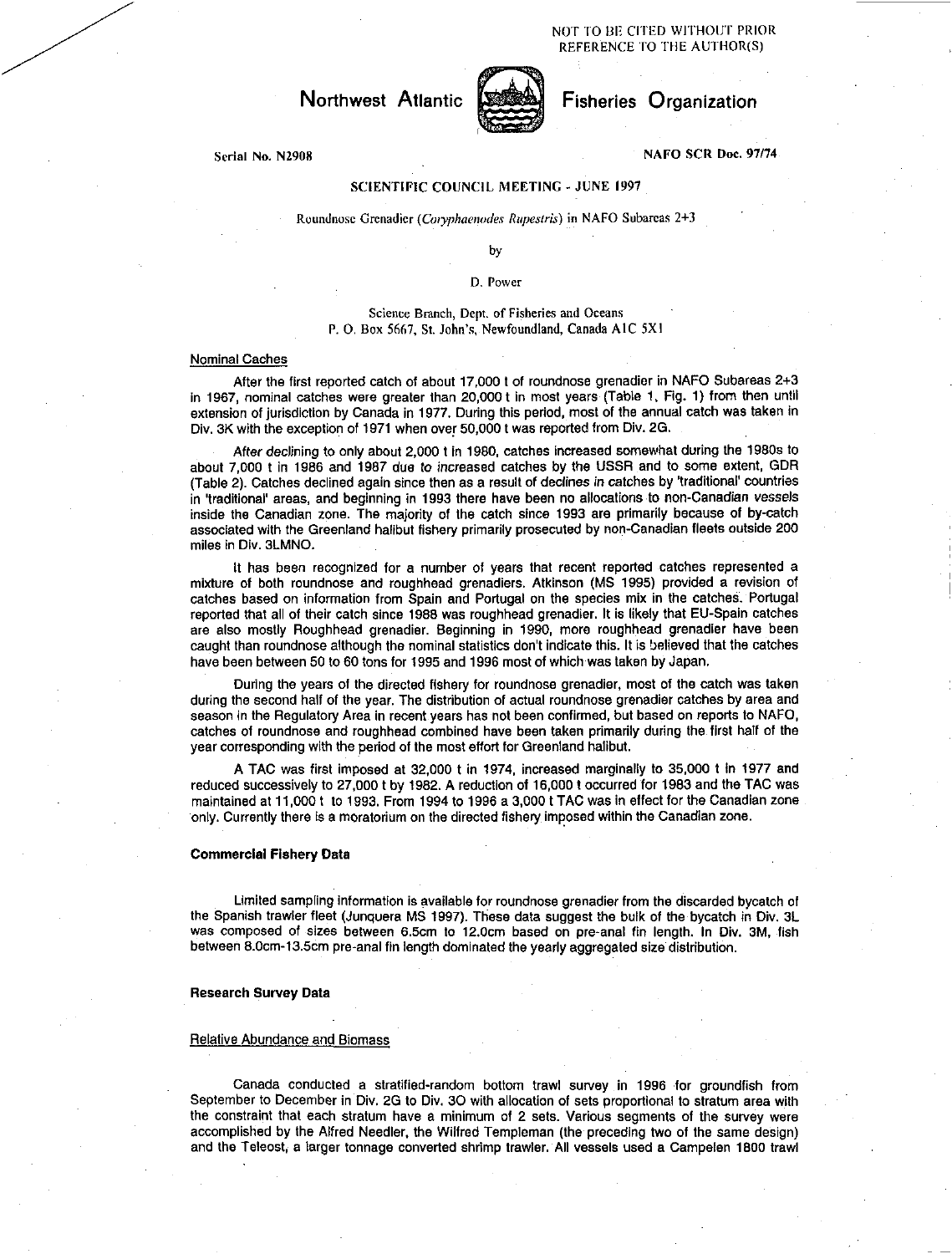was used with a standard tow of 0.75 n. mi (15 minute tow X 3.0 knots). Bottom contact and general gear configuration was monitored with the SCANMAR net monitoring system. The survey initially planned to cover down to 1500 m in Div. 2GHJ3K and to about 1500 m in 3LMNO with the exception of Div. 3M where certain deep strata on the east and south were not covered. There was no coverage in Div. 3NO beyond 732 m and in Div. 2G beyond 500 m because of various unplanned interruptions in the surveys. Overall, highest abundance occurred in strata beyond 900 m and in Div. 2H and Div. 3K. Survey biomass estimates ranged from 2 600 tons in Div. 3L to 26 000 tons in Div. 2H. The total survey biomass amounted to about 68 000 tons.

 $2 -$ 

Japan conducted a stratified-random trawl survey in Div. 2GH in August 1996 (Yokawa and Satani MS 1997). The survey covered strata from 201m to 1500m and utilized the same stratification scheme as the Canadian survey mentioned above. Tow duration was 30 minutes at 3.5 knots. The gear used had 140mm mesh codend with a 30mm liner. The survey biomass estimate was 2,250 t for Div. 2G and 2,736 t for Div. 2H.

### Size distribution

Size distribution (mean number per standard tow at length using pre-anal fin length measurements) from the 1996 Canadian survey by division (Fig. 2) indicate a smaller size range and predominantly smaller fish in the southern divisions, at least for 3LM, compared to the northern divisions 2HJ3K. Div. 211 consisted of fish between 4cm to 18 cm with a somewhat symetric distribution around a predominant mode at 12cm. There was a bi-modal distribution in Div 2J with peaks at 5.5cm and 10cm. There was a single mode in Div. 3K at 7cm. Divisions 3L and 3M both were similar in having a narrower range of fish than other areas further north (mostly between 3.5cm and 11cm). Div. 3L had a mode at 5cm while Div. 3M had the majority of the catch between 5cm and 7cm with no clear mode. There was very few fish captured in Divs. 3NO to draw any conclusions.

The pre-anal fin length distributions sampled from the Japanese survey in Div. 2GH suggested a familiar pattern of increasing fish size with depth for both Div. 2G and div. 2H. The overall size distribution for Div. 2G ranged from about 2.5cm to about 18cm with bulk of the catch between 4.5cm and 8cm with a clear mode at 6.5 cm. In Div. 2H the sizes ranged between 2cm and 17cm and the majority of catch was between 6cm and 12cm with a mode around 7cm.

### **Discussion/Status of the stock**

There has been very limited commercial data since the cessation of fishing within the Canadian zone in 1993. Deepwater surveys in Div. 3K in 1991 and 1994 suggested no change in status in Div. 3K during this time period, but a decline of about 70% was noted In 1995 (Bowering *at at.* MS 1995). In 1995 it was concluded that based on the 1995 survey results, the TAC, at 3,000 t for the area inside the Canadian zone may be excessive (NAFO Sci. Coun. Rep., 1995, page 32). This resource is currently under moratorium for directed fishing. The 1996 Canadian survey is not directly comparable to the data from the 1994-1995 Canadian surveys because a different gear was used. For the same reason the 1996 survey by Japan is not comparable to the 1996 survey by Canada. Due to the limited amount of information, the status of the stock cannot be determined. The 1996 estimate of survey biomass is the only point available, and as such, the status of the stock compared with the historical period when a directed fishery occurred cannot be determined.

#### **References**

Anon. 1995. NAFO Sci. Coun. Rep., 1995, page 32.

- Atkinson, D.B. and D. Power, and J. Morgan. MS 1994. Roundnose Grenadier *(Coryphaenoides rupestris)* and Roughhead Grenadier *(Macrourus berglax)* in NAFO Subareas 2+3. NAFO SCR Doc. 94/48. Ser. No. N2419. 11p.
- Atkinson, D.B. MS 1995. An update on Roundnose Grenadier *(Coryphaenoides rupestris)* in NAFO Subareas 2+3 with Information on Roughhead Grenadier *(Macrourus berglax).* NAFO SCR Doc. 95/61. Ser. No. N2576. 7p.
- Bowering, **W.R., D.** Power and M.J. Morgan. MS 1995. Distribution and Abundance of Five Major Groundfish Species at the Continental Slope of Divisions 3KLMN Based upon Canadian Deepwater Surveys in 1991, 1994 and 1995. NAFO SCR Doc. 95/51. Ser. No. N2562. 26p.
- Godinho, M.L., R. Alpoim, A.M. Avila de Melo, and E. Santos. MS 1996. Portuguese Research Report for 1995. NAFO SCS Doc. 96/12. Ser. No. N2703. 61p.
- Junquera, S. MS 1997. Spanish research report for 1996. NAFO SCS Doc. No. 97/10. Ser. No. N2873. 9p
- Yokawa, K., and M. Satani MS 1997. Results of a stratified random bottom trawl survey in NAFO Divisions 2311 in 1996. NAFO SCR Doc. 97/23. Ser. No. N2853.19p.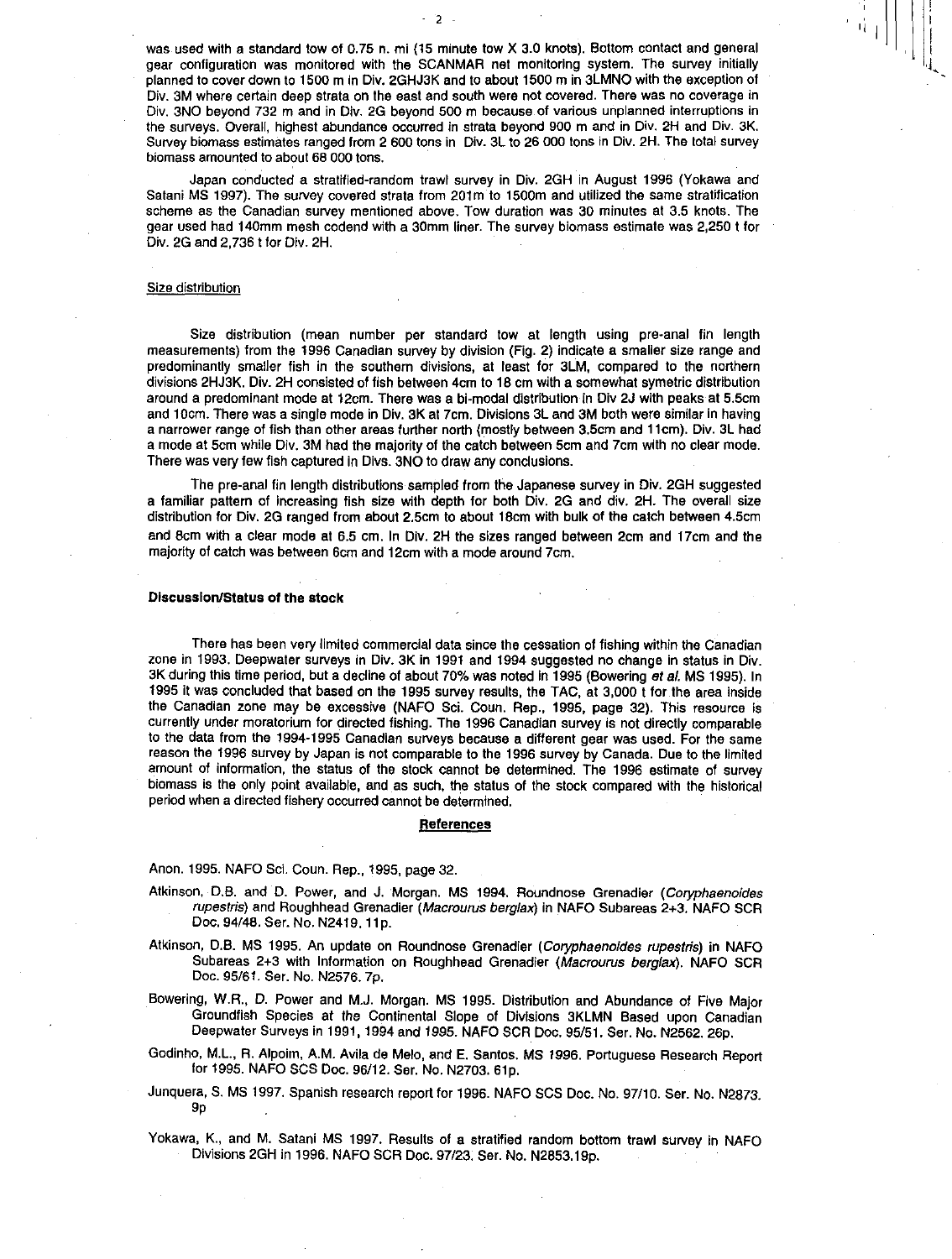| Year      | 2G     | 2H    | 2J             | ЗK     | 3L    | 3M    | 3N          | 30  | Other | Total  | <b>TAC</b> |
|-----------|--------|-------|----------------|--------|-------|-------|-------------|-----|-------|--------|------------|
| 1966      |        |       |                |        |       |       |             |     |       |        |            |
| 1967      |        | 868   | 217            | 16,009 |       |       |             |     | 210   | 17,304 |            |
| 1968      | 2,536  | 4,089 | 479            | 23,553 |       |       |             |     | 606   | 31,263 |            |
| 1969      | 387    |       | 264            | 11,682 |       |       |             |     |       | 12,333 |            |
| 1970      |        |       | 468            | 22,267 |       |       |             |     | 129   | 22,864 |            |
| 1971      | 54,179 | 2,738 | 81             | 18,392 |       |       |             |     | 55    | 75,445 |            |
| 1972      | 2,161  | 655   | 293            | 21,122 |       |       |             |     | 155   | 24,386 |            |
| 1973      | 5,880  | 232   | 632            | 10,655 |       |       |             |     | 165   | 17,564 |            |
| 1974      | 3,220  | 2,007 | 333            | 22,816 |       |       |             |     | 40    | 28,416 | 32,000     |
| 1975      | 6,489  | 3,536 | 1,754          | 15,388 |       |       |             |     | 258   | 27,425 | 32,000     |
| 1976      | 3,841  | 1,460 | 1,381          | 13,636 |       |       |             |     | 275   | 20,593 | 32,000     |
| 1977      | 2,597  | 525   | 206            | 11,935 | 48    | 0     | 75          | 0   |       | 15,386 | 35,000     |
| 1978      | 3,112  | 1,412 | 913            | 15,250 | 12    | 0     | з           | 0   |       | 20,702 | 35,000     |
| 1979      | 1,035  | 3,090 | 438            | 3,200  | 16    | 0     | 2           | 0   |       | 7,781  | 35,000     |
| 1980      | 279    | 493   | 726            | 451    | 68    | 32    | 4           | 0   |       | 2,053  | 30,000     |
| 1981      | 967    | 1,693 | 463            | 3,920  | 24    | 0     | 18          | 0   |       | 7,085  | 27,000     |
| 1982      | 719    | 734   | 182            | 2,709  | 0     | 0     | $\mathbf 0$ | 0   |       | 4,344  | 27,000     |
| 1983      | 140    | 1,390 | 36             | 1,916  | 85    | 2     | 0           | 0   |       | 3,569  | 11,000     |
| 1984      | 107    | 289   | з              | 3,362  | 89    | 23    | 0           | 0   |       | 3,873  | 11,000     |
| 1985      | 0      | 80    | 13             | 4,642  | 181   | 18    | 0           | 14  |       | 4,948  | 11,000     |
| 1986      | 0      | 117   | 56             | 7,222  | 23    | 8     | 0           | 1   |       | 7,427  | 11,000     |
| 1987      | 80     | 254   | 213            | 6,682  | 963   | 8     | 98          | 0   |       | 8,298  | 11,000     |
| 1988      | 329    | 226   | 9              | 4,658  | 976   | 39    | 56          | 0   |       | 6,293  | 11,000     |
| 1989      | 32     | 202   | 47             | 4,361  | 253   | 37    | 13          | 11  |       | 4,956  | 11,000     |
| 1990      | 86     | 52    | 2              | 606    | 2,252 | 714   | 312         | 6   |       | 4,030  | 11,000     |
| a<br>1991 | 178    | 84    | 45             | 94     | 2,512 | 503   | 1,093       | 10  |       | 4,519  | 11,000     |
| 1992      | 72     | 11    | 20             | 253    | 2,674 | 3,542 | 806         | 129 |       | 7,507  | 11,000     |
| b<br>1993 | 128    | 8     | 14             | 145    | 2,213 | 819   | 1,109       | 16  |       | 4,452  | 11,000     |
| b<br>1994 | 7      | 10    | 5 <sub>1</sub> | 23     | 579   | 2,300 | 950         | 183 |       | 4,057  | 3,000      |
| b<br>1995 | 12     | 10    | 1              | 18     | 1,168 | 1,767 | 1,054       | 93  |       | 4,123  | 3,000      |
| 1996 b    | 5      | 2     | 5              | 8      | 1,626 | 932   | 554         | 12  |       | 3,144  | 3,000      |
| 1997      |        |       |                |        |       |       |             |     |       |        | O          |

Table 1: Summary of nominal catches (t) of roundnose grenadier by Subarea and Division.

**<sup>a</sup>**1991 catch could not be well estimated; based on revised data Is estimated to be 8,000 - 14,000 t

**b** Provisional ( TACs for Canadian zone only, Grenadiers are unregulated in the NAFO Regulatory area. Catches reported from 3L, 3M, 3N and 30 since 1987 contain a mix of roundnose and roughhead grenadiers. NOTE:

Portugal has indicated that catches from 1988-1995 previously reported as roundnose were actually roughhead grenadier Spain has estimated that their 1992 reported roundnose grenadier catch was actually about 52% roughhead grenadier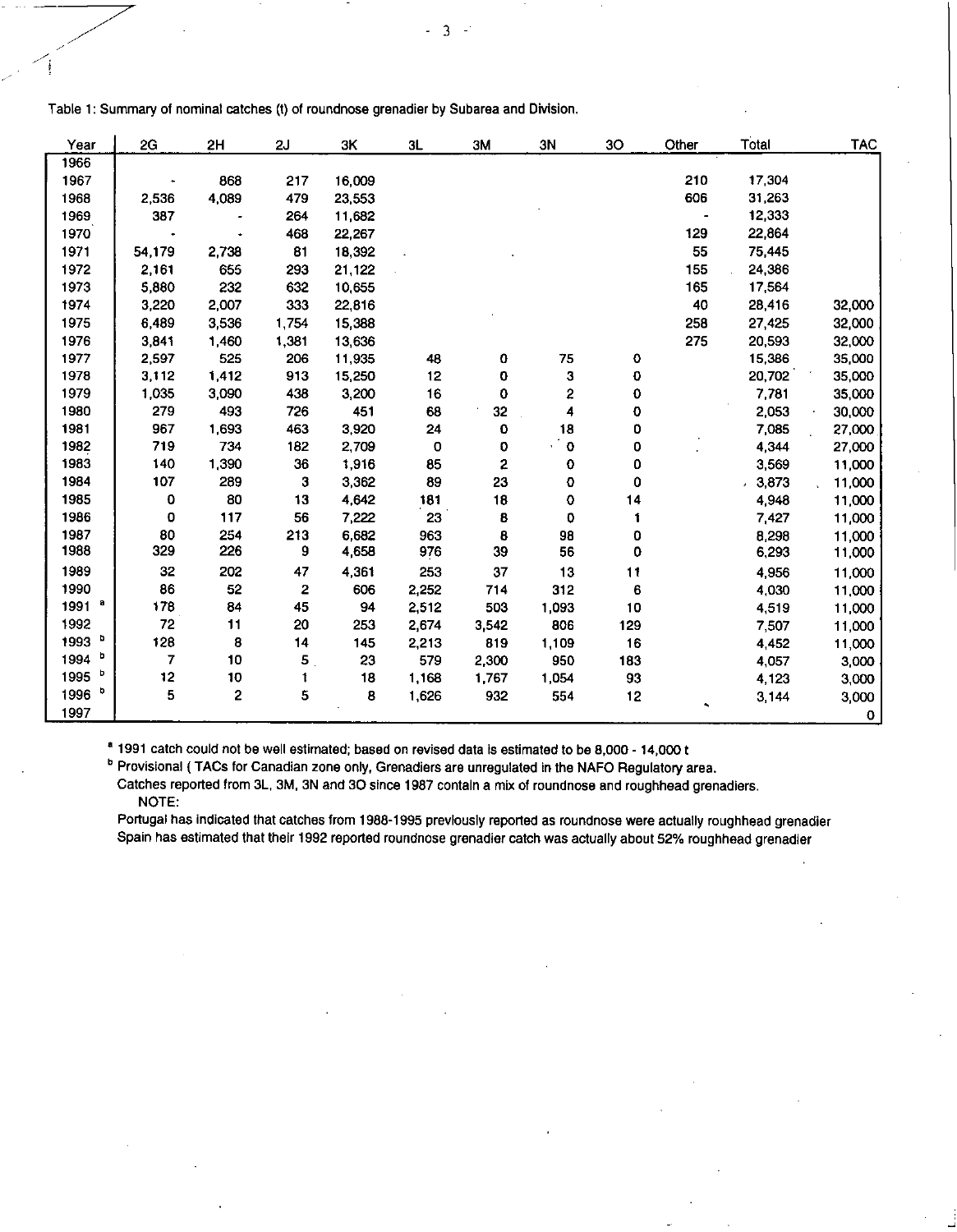| Country      | 1984  | 1985  | 1986  | 1987  | 1988  | 1989  | 1990  | 1991  | 1992  | 1993  | 994 <sup>-</sup> | 1995* | 1996* |
|--------------|-------|-------|-------|-------|-------|-------|-------|-------|-------|-------|------------------|-------|-------|
| Canada       |       |       | 9     | 10    | 2     | 20    | 155   | 152   | 409   | 268   | 49               | 42    | 27    |
| E/GER        | 23    | 178   | 13    |       | 8     |       |       | 2     | 35    |       |                  |       |       |
| <b>GDR</b>   | 3,650 | 3.740 | 4,571 | 4,469 | 3,380 | 2,352 |       |       |       |       |                  |       |       |
| Poland       | 51    | 12    | 17    |       | 17    | 17    |       |       |       |       |                  |       |       |
| <b>E/ESP</b> |       |       |       |       |       |       |       |       | 4,970 | 2,054 | 1,720            | 2,518 | 3090  |
| <b>USSR</b>  | 147   | 1,018 | 2,801 | 2,725 | 1.890 | 2,230 | 538   | 132   |       |       |                  |       |       |
| Russia       |       |       |       |       |       |       |       |       | 4     |       |                  | 130   |       |
| Japan        | 2     |       | 13    | 79    | 85    | 46    | 125   | 156   | 80    | 134   |                  | 56    | 27    |
| EEC          |       |       |       |       |       |       |       |       |       |       |                  |       |       |
| <b>E/PRT</b> |       |       | З     | 1,001 | 911   | 290   | 3,211 | 4,053 | 2,004 | 1,996 | 2,224            | 1,377 |       |
| Faroes       |       |       |       | 9     |       |       |       |       | 3     |       |                  |       |       |
| Norway       |       |       |       |       |       |       |       | 24    |       |       |                  |       |       |
| Cuba         |       |       |       | 4     |       |       |       |       |       |       |                  |       |       |
| Den(Green)   |       |       |       |       |       |       |       |       | 2     |       |                  |       |       |
| <b>TOTAL</b> | 3,873 | 4,948 | 7,427 | 8,298 | 6,293 | 4,956 | 4,030 | 4,519 | 7,507 | 4,452 | 3,993            | 4,123 | 3,144 |

Table 2: Nominal catches (t) of roundnose grenadier in Subarea 2+3 by country and year.

\* Provisional.

Note: Totals reflect nominal catches and have not been corrected for roughhead grenadier stimates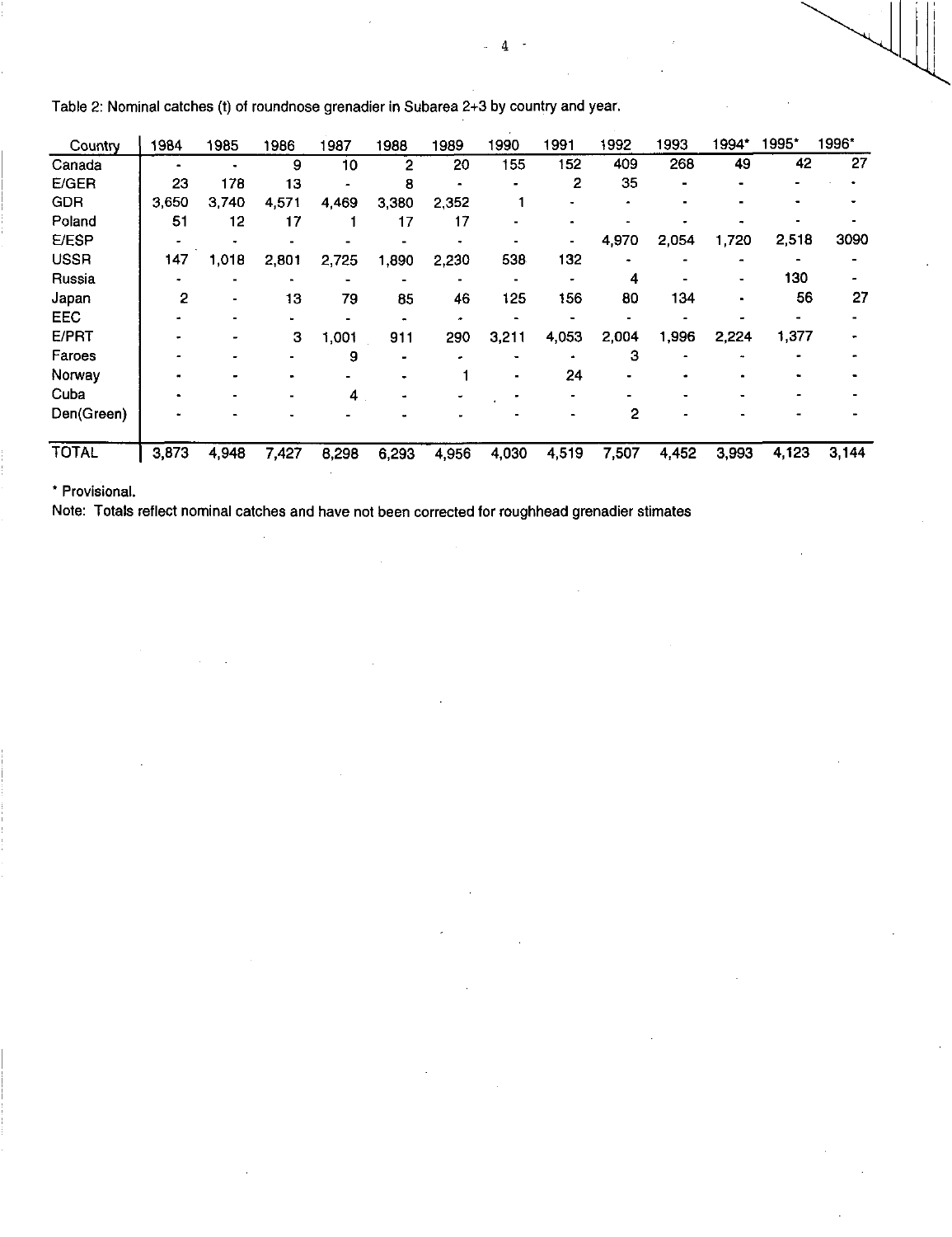Table 3 . Mean number and weight per standard tow of roundnose grenadier from Canadian surveys conducted in Div. 2HJ3K in autumn 1996.

| reading the contract of the contract of the contract of the contract of the contract of the contract of the contract of the contract of the contract of the contract of the contract of the contract of the contract of the co |                                                                                       |  |
|--------------------------------------------------------------------------------------------------------------------------------------------------------------------------------------------------------------------------------|---------------------------------------------------------------------------------------|--|
|                                                                                                                                                                                                                                |                                                                                       |  |
|                                                                                                                                                                                                                                |                                                                                       |  |
|                                                                                                                                                                                                                                |                                                                                       |  |
|                                                                                                                                                                                                                                |                                                                                       |  |
|                                                                                                                                                                                                                                |                                                                                       |  |
|                                                                                                                                                                                                                                |                                                                                       |  |
|                                                                                                                                                                                                                                |                                                                                       |  |
|                                                                                                                                                                                                                                |                                                                                       |  |
|                                                                                                                                                                                                                                |                                                                                       |  |
|                                                                                                                                                                                                                                |                                                                                       |  |
|                                                                                                                                                                                                                                |                                                                                       |  |
|                                                                                                                                                                                                                                |                                                                                       |  |
|                                                                                                                                                                                                                                |                                                                                       |  |
|                                                                                                                                                                                                                                |                                                                                       |  |
|                                                                                                                                                                                                                                |                                                                                       |  |
|                                                                                                                                                                                                                                |                                                                                       |  |
|                                                                                                                                                                                                                                |                                                                                       |  |
|                                                                                                                                                                                                                                |                                                                                       |  |
|                                                                                                                                                                                                                                |                                                                                       |  |
|                                                                                                                                                                                                                                |                                                                                       |  |
|                                                                                                                                                                                                                                |                                                                                       |  |
|                                                                                                                                                                                                                                |                                                                                       |  |
|                                                                                                                                                                                                                                | gear utilized was a Campelen 1800 survey trawl with a small mesh liner in the codend. |  |
|                                                                                                                                                                                                                                |                                                                                       |  |
|                                                                                                                                                                                                                                |                                                                                       |  |
|                                                                                                                                                                                                                                |                                                                                       |  |
|                                                                                                                                                                                                                                |                                                                                       |  |
|                                                                                                                                                                                                                                |                                                                                       |  |
|                                                                                                                                                                                                                                |                                                                                       |  |
|                                                                                                                                                                                                                                |                                                                                       |  |
|                                                                                                                                                                                                                                |                                                                                       |  |
|                                                                                                                                                                                                                                |                                                                                       |  |
|                                                                                                                                                                                                                                |                                                                                       |  |
|                                                                                                                                                                                                                                |                                                                                       |  |
|                                                                                                                                                                                                                                |                                                                                       |  |
|                                                                                                                                                                                                                                |                                                                                       |  |
|                                                                                                                                                                                                                                |                                                                                       |  |
|                                                                                                                                                                                                                                |                                                                                       |  |
|                                                                                                                                                                                                                                |                                                                                       |  |
|                                                                                                                                                                                                                                |                                                                                       |  |
|                                                                                                                                                                                                                                |                                                                                       |  |
|                                                                                                                                                                                                                                |                                                                                       |  |
|                                                                                                                                                                                                                                |                                                                                       |  |
|                                                                                                                                                                                                                                |                                                                                       |  |
|                                                                                                                                                                                                                                |                                                                                       |  |
|                                                                                                                                                                                                                                | umber of successful sets in brackets                                                  |  |
|                                                                                                                                                                                                                                |                                                                                       |  |
|                                                                                                                                                                                                                                |                                                                                       |  |
|                                                                                                                                                                                                                                |                                                                                       |  |

|                |                                                     |                  | Only those strata > 400 m that were sampled are included WT = Wilfred Templeman, AN = Alfred Needler, T=Teleost.<br>모 | 모          |                    |                         |                             | ಸ                                  |       |                |                             |                   | ļš                                      | ķ                     |
|----------------|-----------------------------------------------------|------------------|-----------------------------------------------------------------------------------------------------------------------|------------|--------------------|-------------------------|-----------------------------|------------------------------------|-------|----------------|-----------------------------|-------------------|-----------------------------------------|-----------------------|
|                |                                                     |                  | Num/tow                                                                                                               | Kgtow      |                    |                         |                             | Num/tow                            | Kgtow |                |                             |                   | Num/tow                                 | Kgtow                 |
|                | Depth                                               | Area             |                                                                                                                       |            |                    | Depth                   | Area                        |                                    |       |                | Depth                       | Area              |                                         |                       |
| <b>Stratum</b> | Range<br>$\hat{\mathbf{z}}$                         | (sq, n)<br>Ē     | $(T36-37)$                                                                                                            | $(T36-37)$ | Stratum            | Range<br>$\overline{a}$ | $(\mathsf{sq}, \mathsf{n})$ | (T39)                              | (739) | Stratum        | Range<br>$\hat{\mathbf{z}}$ | (sq, n)           | (WT198)<br>$(T39-41)$                   | $(T39-41)$<br>(WT198) |
|                |                                                     |                  |                                                                                                                       |            |                    |                         | Ē                           |                                    |       |                |                             | Ē                 |                                         |                       |
| 55             | 0401-500                                            | 234              | <u>ය</u><br>8.00                                                                                                      | 8.00       | ని                 | 0401-500                | 288                         | <u>ଟ</u><br>8<br>0.00              | 0.00  | 517            | 0301-400                    | 593               | ⊡<br>8 <sub>co</sub>                    | <b>0.00</b>           |
| 960            | 0401-500                                            | 107              | <u>୍ବ</u><br>0.00                                                                                                     | 8.00       | 30<br>20           | 0401-500                | 598                         | <u>ର</u><br>0.00                   | 0.00  | 645            | 0401-500                    | 216               | ହ<br>0.50                               | 0.03                  |
| 933            | 0401-500                                            | 8                | <u>ର ର</u><br>0.00                                                                                                    | 0.00       |                    | 0401-500                | 414                         | ୍ର<br>0.00                         | 0.00  | 650            | 0401-500                    | 134               | <u>ର ତ</u><br>0.00                      | 0.00                  |
| 942            | 0401-500                                            | 99               | 0.00                                                                                                                  | 0.00       | 38<br>385<br>217   | 0401-500                | $\frac{33}{2}$              | ିବ<br>8.00                         | 0.00  | 631            | 0401-500                    | 1321              | 8,00                                    | <b>80.00</b>          |
| 948            | 0401-500                                            | 246              | <u>ର</u><br>0.00                                                                                                      | 0.00       |                    | 0401-500                | 241                         | $\widehat{\mathbf{N}}$<br>0.50     | 0.28  | 627            | 0401-500                    | 1255              | $\widehat{\boldsymbol{\omega}}$<br>0.00 | 0.00                  |
| 945            | 0401-500                                            | 461              | <u>ପ</u><br>0.00                                                                                                      | 8.00       | 224                | 0501750                 | 228                         | <u>ର</u><br>0.00                   | 0.00  | 622            | 0401-500                    | 691               | ි<br>0.00                               | 0.00                  |
| $\overline{5}$ | 0501-750                                            | $\frac{1}{2}$    | <u>ର</u><br>12.00                                                                                                     | 0.57       | $218$<br>$218$     | 0501-750                | 557                         | <u>ର</u><br>0.00                   | 0.00  | 640            | 0401-500                    | $\boldsymbol{69}$ | <u>ର</u><br>0.50                        | 0.04                  |
| 547            | 0501-750                                            | 227              | <u>ର</u><br>0.00                                                                                                      | 0.00       |                    | 0501-750                | 362                         | <u>ର</u><br>175.50                 | 42.65 | 641            | 0501-750                    | 230               | <u>ର</u><br>21.00                       | 0.64                  |
| 541            | 0501-750                                            | 8                | <u>ର</u><br>0.00                                                                                                      |            | 239                | 0501750                 | 120                         | ୍ର<br>0.00                         | 0.00  | 646            | 0501-750                    | 325               | Ω<br>13.86                              | 0.89                  |
| 88             | 0501-750                                            | $\mathcal{R}$    | <u>ର</u><br>135.00                                                                                                    |            | ସି                 | 0501-750                | 185                         | $\Omega$<br>4.11                   | 0.60  | $\overline{5}$ | 0501-750                    | 359               | <u>ର</u><br>9.00                        | 0.28                  |
| 946            | 0501-750                                            | 721              | ඔ<br>0.00                                                                                                             | 0.00       | 231                | 0751-1000               | 186                         | ର<br>7750                          | 943   | 652            | 0751-1000                   | 516               | <u>ର</u><br>66.50                       | 2.38                  |
| 940            | 0751-1000                                           | 5                | <u>ର</u><br>1008.50                                                                                                   | 147.98     | 219                | 0751-1000               | 283                         | <u>ର</u><br>248.17                 | 64.25 | 647            | 0751-1000                   | 360               | <u>ର</u><br>673.50                      | 79.10                 |
| 962            | 0751-1000                                           | 242              | $\overline{\mathbf{c}}$<br>177.00                                                                                     | 13.55      | 3832               | 0751-1000               | 193                         | <u>ର</u><br>106.00                 | 7.18  | 642            | 0751-1000                   | 418               | <u>ର</u><br>285.50                      | 18.10                 |
| 963            | 1001-1250                                           | 265              | <u>ର</u><br>40.00                                                                                                     | 15.43      |                    | 1001-1250               | 195                         | <u>ର</u><br>121.00                 | 38.28 | 643            | 1001-1250                   | 733               | වි<br>407.67                            | 44.90                 |
| 839            | 1001-1250                                           | $\frac{8}{2}$    | <u>ପ</u><br>1442.00                                                                                                   | 378.52     |                    | 1001-1250               | 228                         | <u>ର</u><br>25.50                  | 11.18 | 648            | 1001-1250                   | 228               | α<br>592.14                             | 105.16                |
| 964            | 1251-1500                                           | 342              | ତ୍<br>343.10                                                                                                          | 184.05     | ୍ଷି                | 1001-1250               | 303                         | $\widehat{\mathfrak{D}}$<br>108.00 | 28.65 | 653            | 1001-1250                   | $\overline{53}$   | <u>ପ</u><br>75.50                       | 6.45                  |
| 938            | 1251-1500                                           | $\overline{191}$ | ତ୍ର<br>640.50                                                                                                         | 289.33     | $\dot{\mathbb{S}}$ | 251-1500                | 330                         | $\widehat{\mathfrak{D}}$<br>85.71  | 40.25 | 654            | 1251-1500                   | 479               | <u>ର ତ</u><br>66.50                     | 11.45                 |
|                |                                                     |                  |                                                                                                                       |            | ິສ                 | 251-1500                | 237                         | <u>ର</u><br>121.86                 | 54.96 | 349            | 1251-1500                   | 212               | 213.00                                  | 84.18                 |
|                |                                                     |                  |                                                                                                                       |            | ସ                  | 251-1500                | $\overline{5}$              | <u>ର</u><br>100.28                 | 45.83 | 544            | 1251-1500                   | 474               | ିଥି<br>430.50                           | 63.70                 |
|                | Jpper (95% CI)a                                     |                  | 736.9                                                                                                                 | 113.2      |                    |                         |                             | 127.0                              | 34.7  |                |                             |                   | 216.4                                   | 28.9                  |
|                | Neighted mean (by area)<br>incl. strata with 1 set) |                  | 157.9                                                                                                                 | 507        |                    |                         |                             | 58.5                               | 17.3  |                |                             |                   | 127.3                                   | 16.6                  |
|                | ower (95% CI)a.                                     |                  | $-421.1$                                                                                                              | $-11.8$    |                    |                         |                             | $-10.5$                            | Ģ     |                |                             |                   | 38.1                                    | 4.2                   |
| millions)      | Abundance of surveyed area                          |                  | 81.4                                                                                                                  |            |                    |                         |                             | 42.5                               |       |                |                             |                   | 160.1                                   |                       |
|                | Survey biomass index (tons)                         |                  |                                                                                                                       | 26133      |                    |                         |                             |                                    | 12538 |                |                             |                   |                                         | 20861                 |
|                |                                                     |                  | - Confidence interval of mean for those strata with at least two sets.                                                |            |                    |                         |                             |                                    |       |                |                             |                   |                                         |                       |

 $\frac{1}{1}$ 

 $\begin{array}{c} 1 \\ 1 \\ 2 \\ 3 \\ 4 \end{array}$ 

ť,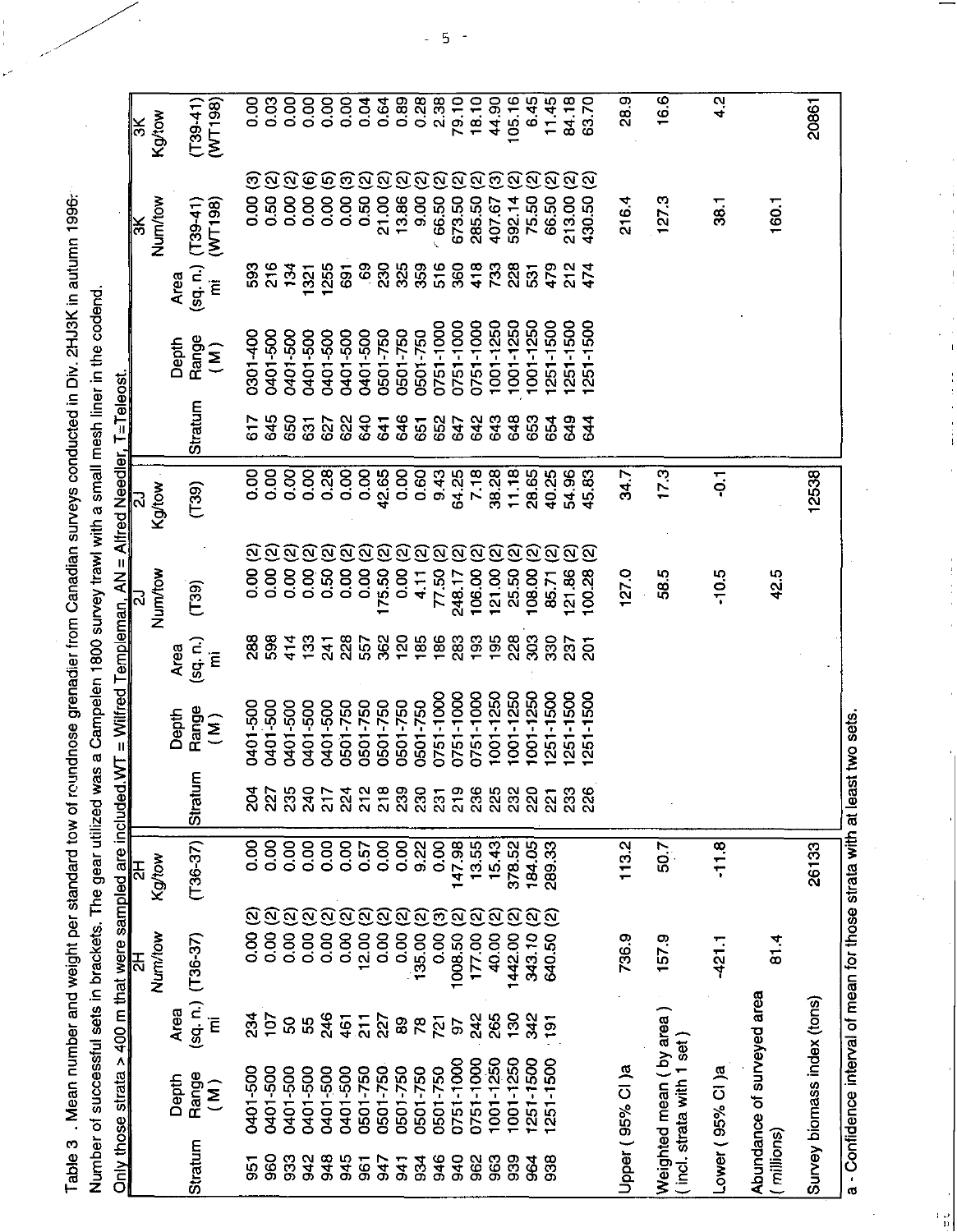|                                             | $T_{\rm eff}$                                                                                                  |
|---------------------------------------------|----------------------------------------------------------------------------------------------------------------|
|                                             |                                                                                                                |
|                                             |                                                                                                                |
|                                             |                                                                                                                |
|                                             |                                                                                                                |
|                                             |                                                                                                                |
|                                             |                                                                                                                |
|                                             |                                                                                                                |
|                                             |                                                                                                                |
|                                             |                                                                                                                |
| $\vdots$                                    | <b>Taxat</b>                                                                                                   |
|                                             |                                                                                                                |
|                                             |                                                                                                                |
|                                             |                                                                                                                |
|                                             |                                                                                                                |
|                                             |                                                                                                                |
|                                             |                                                                                                                |
|                                             |                                                                                                                |
|                                             |                                                                                                                |
|                                             |                                                                                                                |
|                                             |                                                                                                                |
|                                             |                                                                                                                |
|                                             |                                                                                                                |
|                                             |                                                                                                                |
|                                             |                                                                                                                |
|                                             |                                                                                                                |
|                                             |                                                                                                                |
|                                             |                                                                                                                |
|                                             |                                                                                                                |
|                                             |                                                                                                                |
|                                             |                                                                                                                |
|                                             |                                                                                                                |
|                                             |                                                                                                                |
|                                             |                                                                                                                |
|                                             |                                                                                                                |
|                                             |                                                                                                                |
|                                             |                                                                                                                |
|                                             |                                                                                                                |
|                                             |                                                                                                                |
|                                             |                                                                                                                |
|                                             |                                                                                                                |
|                                             |                                                                                                                |
|                                             |                                                                                                                |
|                                             |                                                                                                                |
|                                             |                                                                                                                |
|                                             |                                                                                                                |
|                                             |                                                                                                                |
| ; t(t;;;;;;;;t(i t;                         |                                                                                                                |
|                                             |                                                                                                                |
|                                             |                                                                                                                |
|                                             |                                                                                                                |
|                                             |                                                                                                                |
|                                             |                                                                                                                |
|                                             |                                                                                                                |
|                                             |                                                                                                                |
|                                             |                                                                                                                |
|                                             |                                                                                                                |
|                                             |                                                                                                                |
|                                             |                                                                                                                |
|                                             | Alle Schweizer der Berger der Berger der Berger der Berger der Berger der Berger der Berger der Berger der Ber |
|                                             |                                                                                                                |
|                                             |                                                                                                                |
|                                             |                                                                                                                |
|                                             |                                                                                                                |
| יומעה היינו המה היינו היינו היינו היינו המו | .<br>.<br>.                                                                                                    |
|                                             |                                                                                                                |
|                                             |                                                                                                                |
|                                             |                                                                                                                |
|                                             |                                                                                                                |

|                                                                     |     |               |       |                    |                         |            |                               |                      |                      |                             |                        |                                |                         |                          |                             |                                 |            |                 |                   |                            |                        |               |                             |            |                |             |             |                 | -<br>$\mathfrak b$                                | ÷,              |                            |                             |  |
|---------------------------------------------------------------------|-----|---------------|-------|--------------------|-------------------------|------------|-------------------------------|----------------------|----------------------|-----------------------------|------------------------|--------------------------------|-------------------------|--------------------------|-----------------------------|---------------------------------|------------|-----------------|-------------------|----------------------------|------------------------|---------------|-----------------------------|------------|----------------|-------------|-------------|-----------------|---------------------------------------------------|-----------------|----------------------------|-----------------------------|--|
|                                                                     | င္က | Kgitow        |       | (142)              | (AN253)<br><b>WT200</b> |            |                               |                      | 8850                 |                             |                        |                                | $\overline{\mathbf{a}}$ |                          | $\overline{2}$              |                                 |            | $\frac{1}{1}$   |                   |                            |                        |               |                             |            |                |             |             |                 |                                                   |                 |                            |                             |  |
|                                                                     |     |               |       |                    |                         |            | ତ୍ର<br>8.00                   | 0.00 (2)<br>6.00 (2) |                      | Q<br>8 <sub>o</sub>         |                        |                                | 21.9                    |                          | $\frac{6}{1}$               |                                 |            | $-18.7$         |                   | $\overline{\bullet}$       |                        |               |                             |            |                |             |             |                 |                                                   |                 |                            |                             |  |
|                                                                     | S   | <b>Boxtox</b> |       | (142)<br>(sq, n)   | (AN253)<br><b>WT200</b> |            | 668                           |                      |                      | 105                         |                        |                                |                         |                          |                             |                                 |            |                 |                   |                            |                        |               |                             |            |                |             |             |                 |                                                   |                 |                            |                             |  |
|                                                                     |     |               | Área  |                    | Έ                       |            |                               |                      |                      |                             |                        |                                |                         |                          |                             |                                 |            |                 |                   |                            |                        |               |                             |            |                |             |             |                 |                                                   |                 |                            |                             |  |
|                                                                     |     |               | Depth | Range              | $\overline{\mathbf{s}}$ |            | 0367-549                      | 0367-549             | 0550-731             | 0550-731                    |                        |                                |                         |                          |                             |                                 |            |                 |                   |                            |                        |               |                             |            |                |             |             |                 |                                                   |                 |                            |                             |  |
|                                                                     |     |               |       |                    |                         |            | 721                           | 719                  | 722                  | 720                         |                        |                                |                         |                          |                             |                                 |            |                 |                   |                            |                        |               |                             |            |                |             |             |                 |                                                   |                 |                            |                             |  |
|                                                                     | 돉   | Kgytow        |       | $(T41-42)$ Stratum | (AN253)                 | 83         | $\overline{5}$                | 0.00                 | $\frac{8}{2}$        | $\frac{1}{2}$               | $\frac{8}{9}$          |                                | 4.2                     |                          | 0.3                         |                                 |            | $-3.5$          |                   |                            |                        |               | g                           |            |                |             |             |                 |                                                   |                 |                            |                             |  |
|                                                                     | k   | Numtow        |       | $(741 - 42)$       | (AN253)                 | ତ୍ର<br>8,0 | 0.50                          | $\overline{8}$       | <u>ଉତ୍ତର</u><br>8.00 | 18.22                       | Q<br>8,0               |                                | 34.8                    |                          | es                          |                                 |            | $-28.7$         |                   | $\ddot{\circ}$             |                        |               |                             |            |                |             |             |                 |                                                   |                 |                            |                             |  |
|                                                                     |     |               | Área  | (sq. n.)           | Ē                       | <b>SO1</b> | 160                           | 155                  | 156                  | $\frac{5}{2}$ $\frac{2}{2}$ |                        |                                |                         |                          |                             |                                 |            |                 |                   |                            |                        |               |                             |            |                |             |             |                 |                                                   |                 |                            |                             |  |
|                                                                     |     |               | Depth | Range<br>(M)       |                         | 0367-549   | 0367-549                      | 0367-549             | 0550-731             | 0550-731                    | 0550-731               |                                | Upper (95% CI)a         |                          | Weighted mean (by area)     | incl. strata with 1 set)        |            | Lower (95% CI)a |                   | Abundance of surveyed area |                        |               | Survey biomass index (tons) |            |                |             |             |                 |                                                   |                 |                            |                             |  |
|                                                                     |     |               |       | Stratum            |                         | 725<br>727 |                               | 723                  | <b>RNA</b><br>RNA    |                             |                        |                                |                         |                          |                             |                                 |            |                 |                   |                            | (millions)             |               |                             |            |                |             |             |                 |                                                   |                 |                            |                             |  |
|                                                                     |     | Kgtow         |       | $\overline{139}$   |                         | 0.00       | $\overline{000}$              | $\overline{0.00}$    | 8 <sub>0</sub>       | 0.00                        | 0.03                   | 0.08                           | 0.23                    | 21.61                    | 3.40                        | 12.25                           | 2.17       | 0.85            | 3,38              | 16.97                      | 20.03                  | 6.18          |                             |            |                |             |             | 376             | $\tilde{\circ}$                                   | $-25.4$         |                            | 5921                        |  |
| AN = Alfred Needler, T=Teleost.<br>3M                               |     | Num/tow       |       | (T41)              | 95-196<br>Ę             | Ξ<br>80.0  | Q.<br>8.0                     | €<br>$\frac{1}{2}$   | ම<br>$\overline{8}$  | Ö<br>$\frac{8}{3}$          | $\Omega$<br>0.89       | $\mathbf{\widehat{z}}$<br>0.80 | €<br>$rac{8}{3}$        | $\overline{a}$<br>293.07 | Q<br>83.50                  | $\widehat{\mathbf{S}}$<br>43.00 | Q<br>53.00 | ତ୍ର<br>22.20    | Q<br>81.50        | <u>ର</u><br>05.28          | ø<br>83.56             | Ø<br>35.00    |                             |            |                |             |             | 1322            | 598                                               | $-12.6$         | 57.90                      |                             |  |
|                                                                     |     |               | Area  | (sq, n)            | Έ                       | 670        | 249                           | 8                    | 666                  | $rac{4}{4}$                 |                        | 2238                           |                         |                          | 530                         | 486                             | 238        | æ               | 8                 | 1134                       | 112                    | $\frac{8}{2}$ |                             |            |                |             |             |                 |                                                   |                 |                            |                             |  |
| = Wilfred Templeman,                                                |     |               | Depth | Range              | $\overline{\mathbf{z}}$ | 0367-549   | 0367-549                      | 0367-549             | 0367-549             | 0550-73                     | 0550-731               | 0550-731                       | 0550-731                | 0732-914                 | 0732-914                    | 0732-914                        | 0732-914   | 0732-914        | 098-1280          | 0981280                    | 12811463               | 281 1463      |                             |            |                |             |             |                 |                                                   |                 |                            |                             |  |
|                                                                     |     |               |       | Stratum            |                         |            | 513                           | 514                  | 515                  | 519                         | 518                    | 517                            | 516                     | 529                      | 528                         | ξŚ                              | 532        | 533             | 535               | នី                         | នី                     | ន៑            |                             |            |                |             |             |                 |                                                   |                 |                            |                             |  |
|                                                                     |     | Kg/tow        |       | (T41)              | WT196-198               | 8<br>o     | $\frac{8}{9}$                 | $\frac{8}{2}$        | 0.86                 |                             | 3 <sub>o</sub>         | 0.22                           | $2.40$<br>$0.95$        |                          | 2.17                        | 0.33                            | 4.18       | 1.13            | 0.45              | 1.65                       | 6.60                   | 5.31          | 5.60                        | 4.28       | 7.80           | 12.6        | 4.46        | $\frac{3}{4}$   | $\frac{1}{\omega}$                                | $\frac{0}{2}$   |                            | 2647                        |  |
| Only those strata > 400 m that were sampled are included. $W\Gamma$ |     | Num/tow       |       | (T41)              | WT196-198               | 8<br>0.00  | <u>ପ୍ରପ</u><br>8 <sub>0</sub> | 8,00                 | 37.00                | 62.90                       | <u> ବ୍ଦର ବ</u><br>2.18 | 1.80                           | ହ<br>61.00              | ହ<br>30.50               | <u>ତ୍ତ</u><br>75.50<br>7.50 |                                 | Q<br>66.00 | ම<br>21.50      | ହ<br>15.50        | Q<br>38.50                 | ହ<br>73.50             | ହ<br>50.27    | ହ<br>69.50                  | ම<br>44.00 | ତ୍ର<br>42.00   | ହ<br>200.29 | ିସ<br>41.30 | <b>804</b>      | 43.0                                              | 25.5            | 36.4                       |                             |  |
|                                                                     |     |               | Area  | (sq, n)            | Έ                       | 186        | 468                           | 272                  | 28                   | $\frac{175}{2}$             | š                      | $\overline{3}$                 | 227                     | ខ្ល                      | $\mathbf{z}^2$              | 348                             | 392        |                 | ភ្ថ $\frac{8}{8}$ | 126                        | $\overline{\tilde{z}}$ |               | នី នឹ                       | 24         | $\mathfrak{F}$ | 8           | 8           |                 |                                                   |                 |                            |                             |  |
|                                                                     |     |               | Depth | Range              | $\tilde{\mathbf{z}}$    | 0367-549   | 0367-549                      | 0367-549             | 0550-731             | 0550-731                    | 0550-731               | 0550-731                       | 0732-914                | 0732-914                 | 0732-914                    | 0732-914                        | 0915-1097  | 0915-1097       | 0915-1097         | 0915-1097                  | 1098-1280              | 1098-1280     | 1098-1280                   | 1098-1280  | 281-1463       | 281-1463    | 1281-1463   |                 | Neighted mean (by area)<br>ind. strata with 1 set |                 | Abundance of surveyed area | Survey biomass index (tons) |  |
|                                                                     |     |               |       | Stratum            |                         | 729        | $\frac{33}{2}$                | 735                  | 52                   | 736                         | 8                      | 732                            | 737                     | 748                      | 741                         | 745                             | 746        | 738             | 742               | 749                        | 743                    | 739           | š                           | 747        | 740            | 751         | 44          | Jpper (95% CI)a |                                                   | ower (95% CI )a | millions)                  |                             |  |

 $\frac{1}{a}$  - Confidence interval of mean for those strata with at least two sets.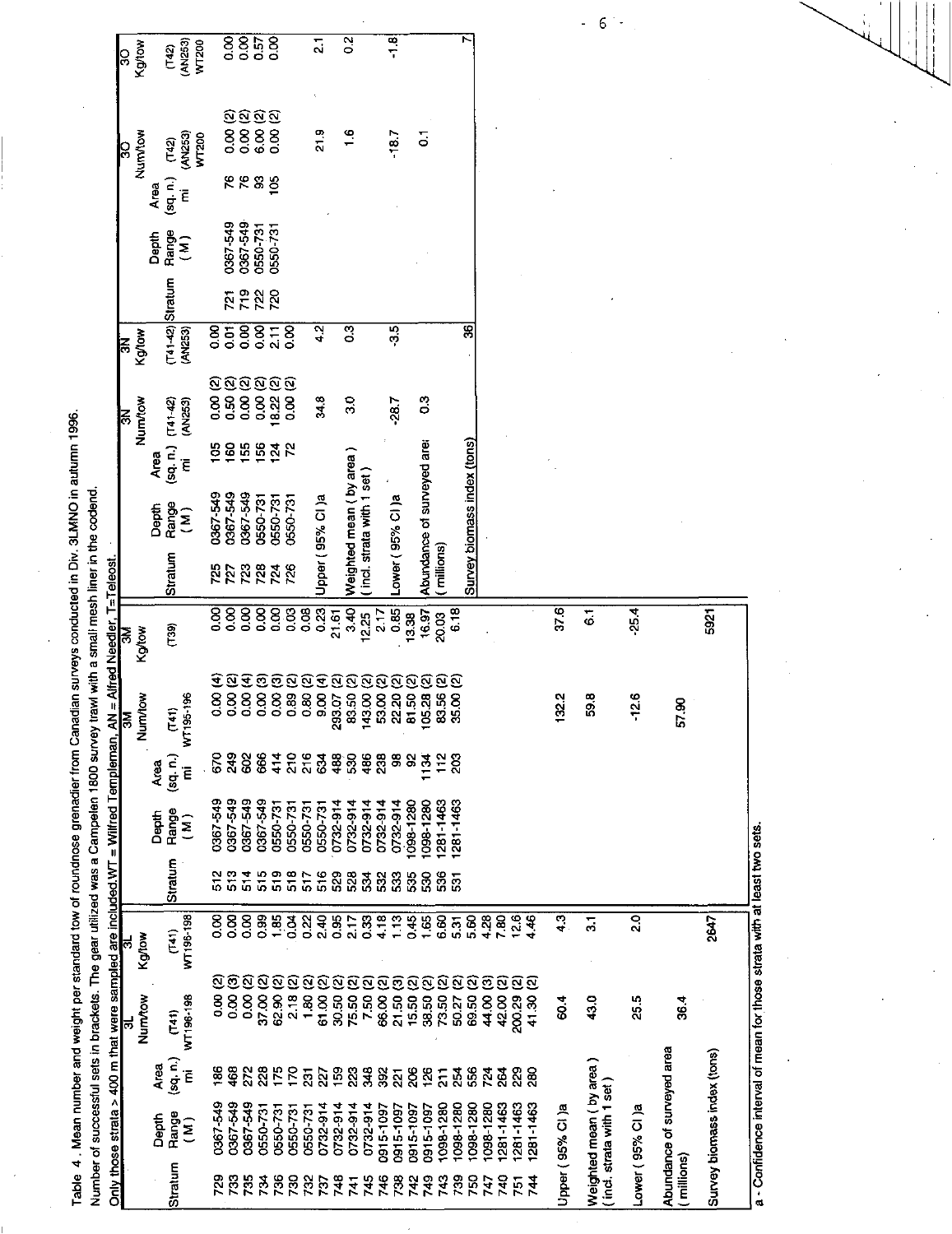

Fig. 1. Reported catches of roundnose grenadier in SA 2+3